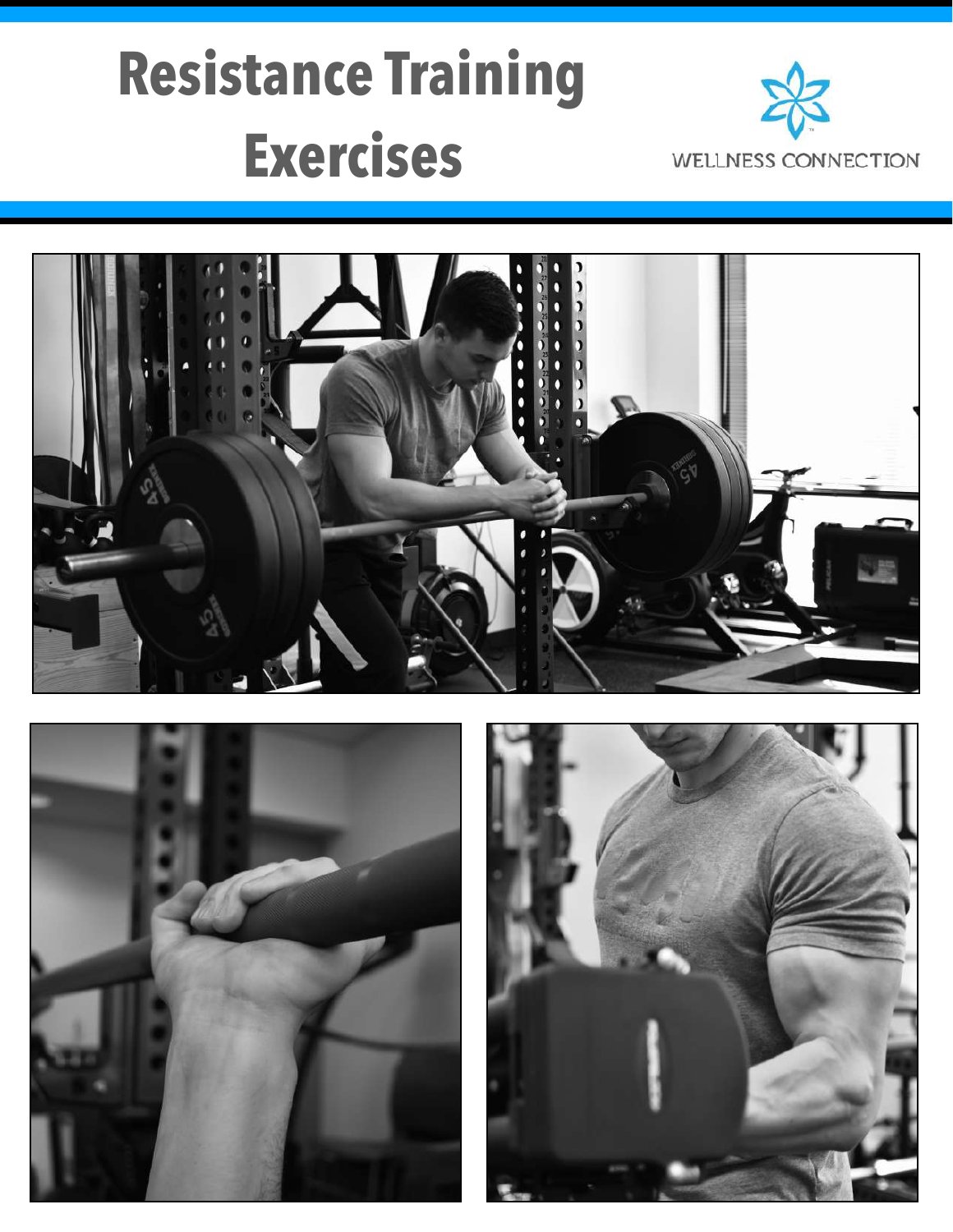### T**ABLE OF** C**ONTENTS**



| Introduction to<br><b>Resistance Training</b>                                                                                                                                                                                  |                |
|--------------------------------------------------------------------------------------------------------------------------------------------------------------------------------------------------------------------------------|----------------|
| Common Issues (and all and all and all and all and all and all and all and all and all and all and all and all and all and all and all and all and all and all and all and all and all and all and all and all and all and all | $\overline{4}$ |
| <b>Anatomy of Anterior</b><br>Chain                                                                                                                                                                                            |                |
| Chain                                                                                                                                                                                                                          |                |
|                                                                                                                                                                                                                                |                |
| <b>Exercise Program Day 2</b>                                                                                                                                                                                                  | 8              |
| <b>Exercise Program Day 3</b>                                                                                                                                                                                                  | 9              |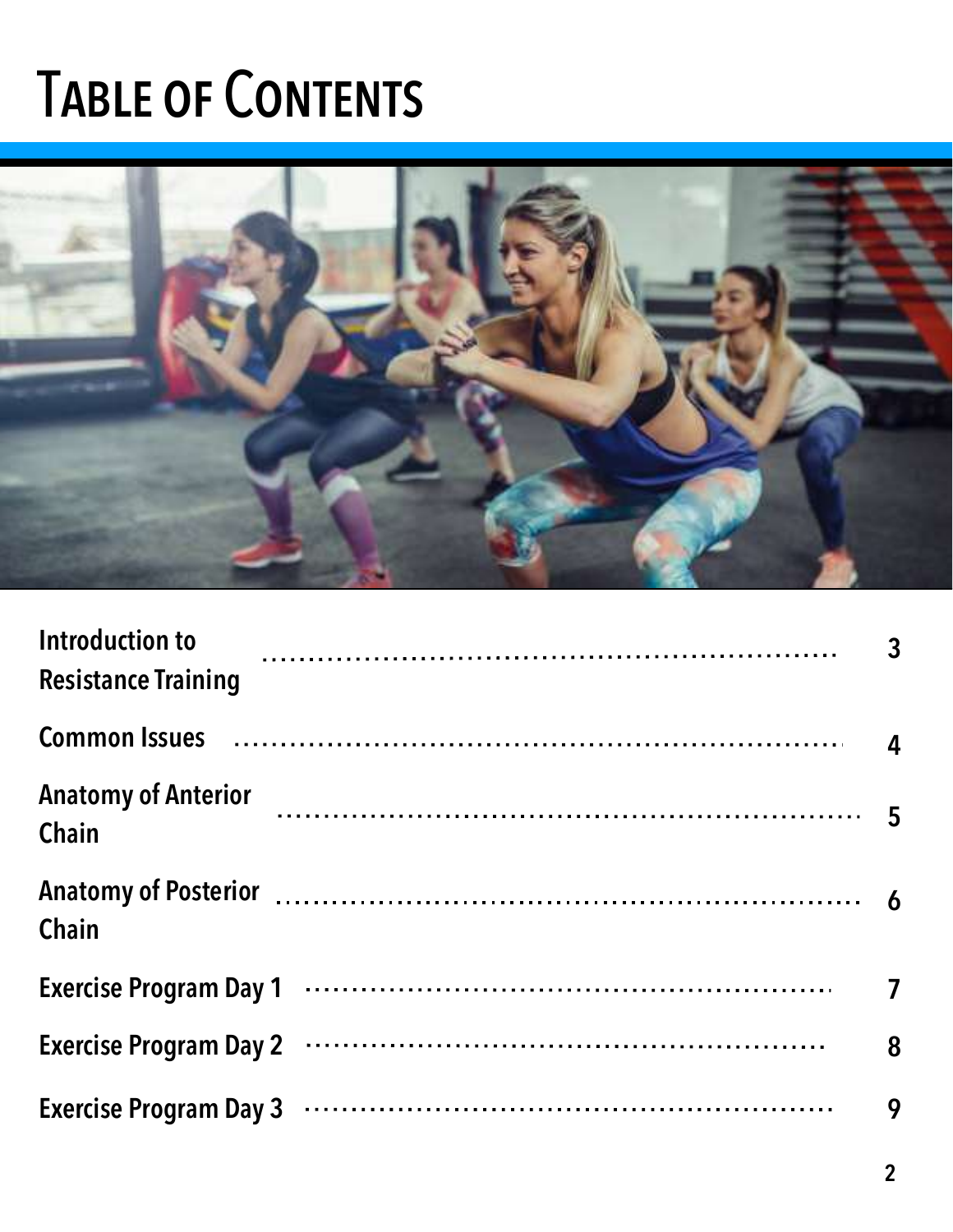# Introduction to Resistance Training

### **Introduction**

Resistance training is important for overall fitness and health. Strength gains result from an increase in muscle size and more neural control over the muscles.

There are many different ways to perform resistance training. These include: Bodyweight, Bands, Dumbbells, and Weight Machines to name a few.



#### **Resistance Training Methods**

Bodyweight

**Bands** 

Dumbbells

Weight Machines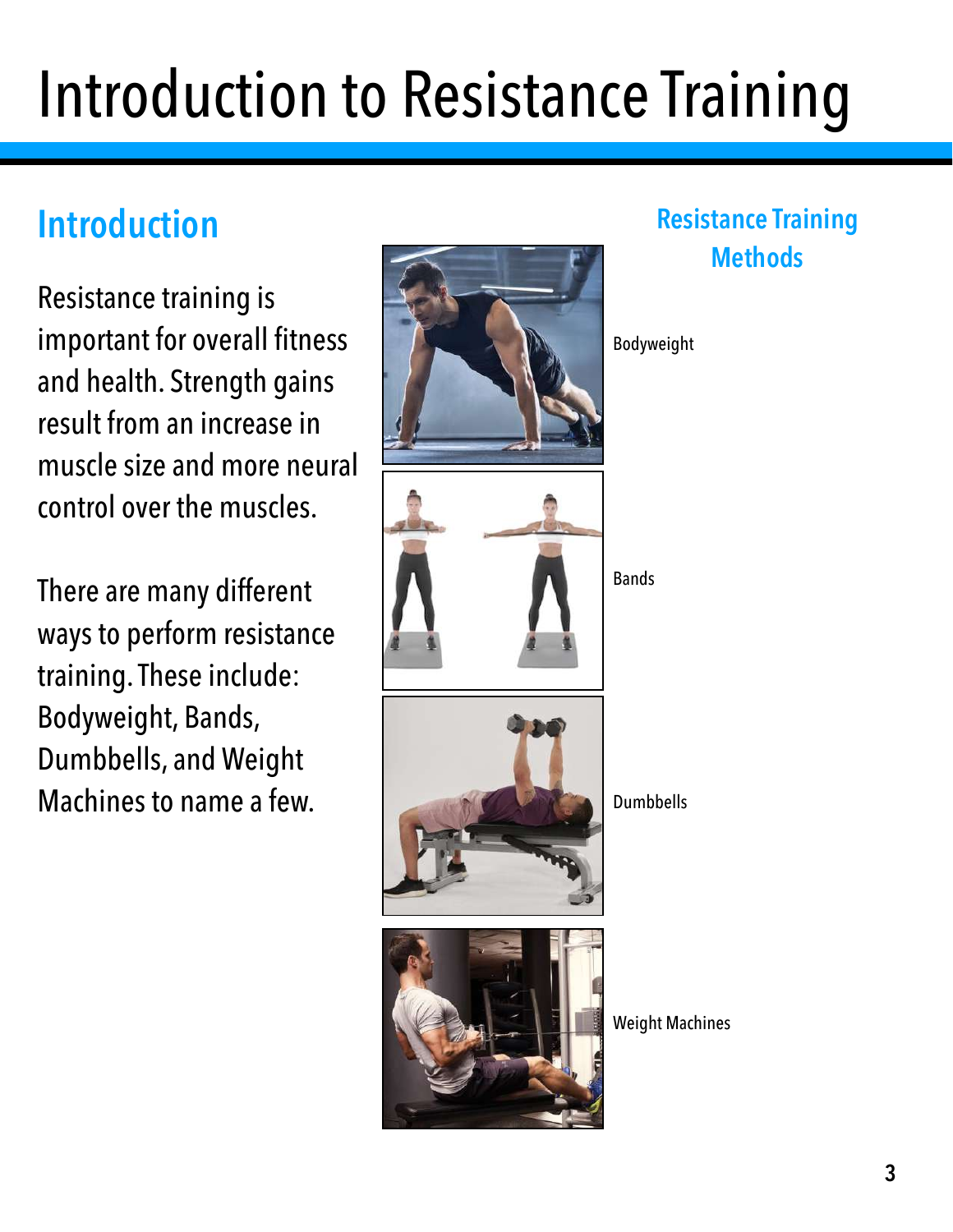### Common Issues

#### **Upper Crossed Syndrome**

Also known as "Forward head posture."

This issue is common among people that sit for long hours.

One exercise that can help with this issue is the Bruegger Posture Relief (shown on the right).



#### **Lower Crossed Syndrome**

This common problem may be a result of poor posture and sitting for long hours.

One great exercise for this issue is Dr. Jason's "Dollar Bill 60/60."

#### **Rounded Shoulders**

Rounded shoulders are typically caused by poor posture habits, muscle imbalances and focusing too much on certain exercises, such as too much focus on chest strength while neglecting the upper back.

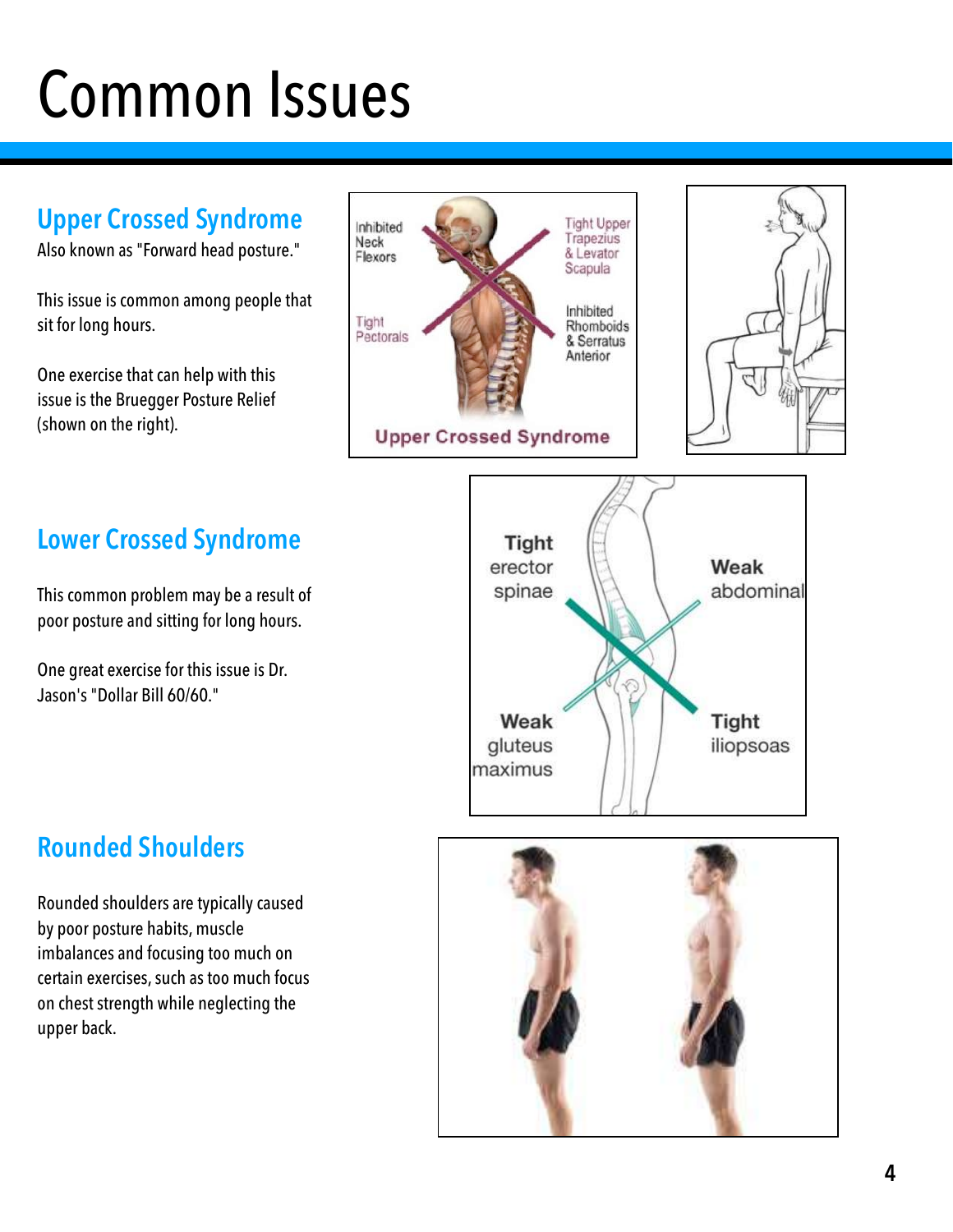## Anatomy of Anterior Chain



Pectoralis Major (top left) Pectoralis Minor (top right)





Psoas (middle left) Abdominals (middle right)



Quadraceps (bottom left) Deep Neck Flexors (bottom right)



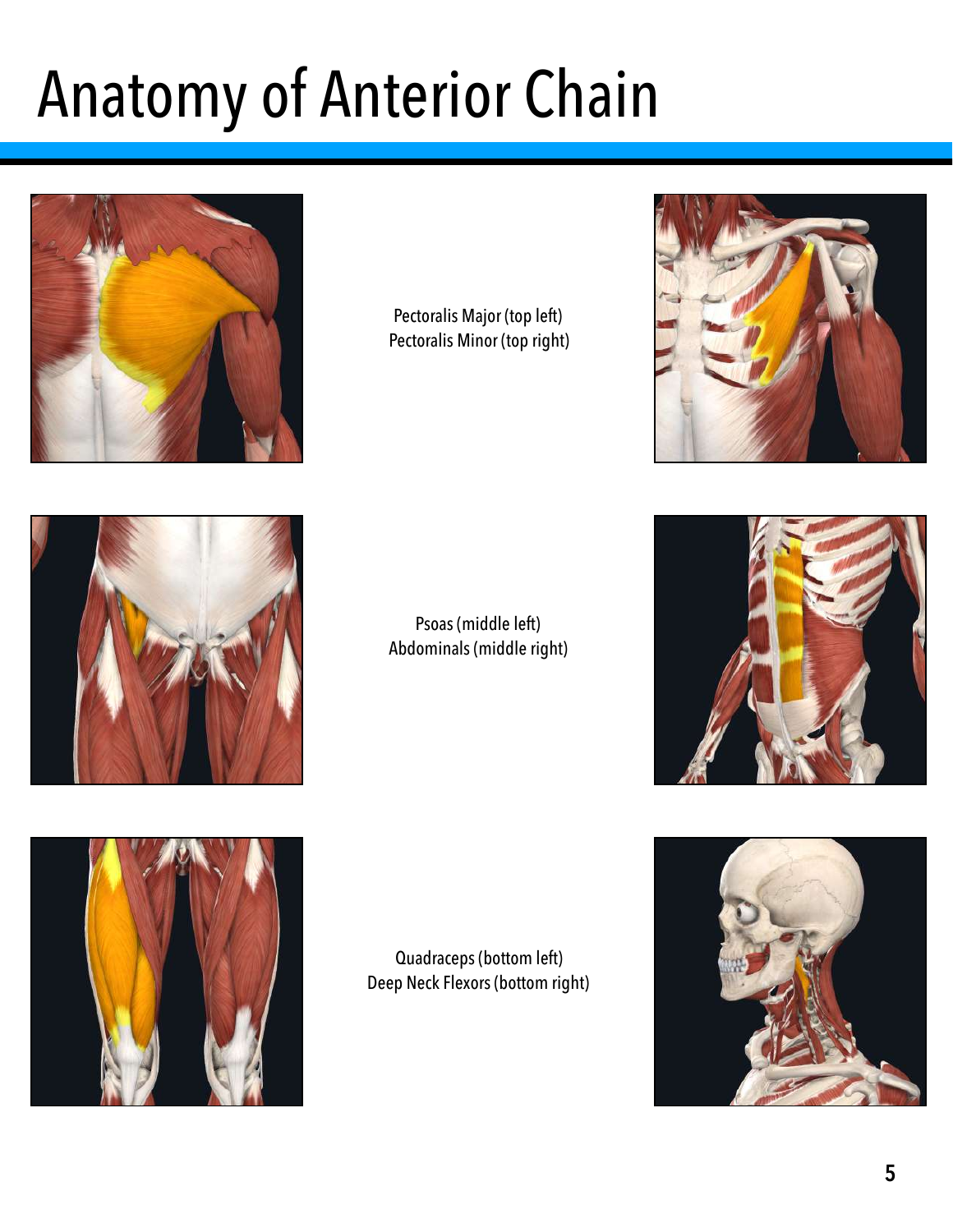## Anatomy of Posterior Chain



Trapezius (top left) Rotator Cuff (top right)





Rhomboids (middle left) Erector Spinae (middle right)



Glutes (Maximus and Medius) (bottom left) Hamstrings (bottom right)



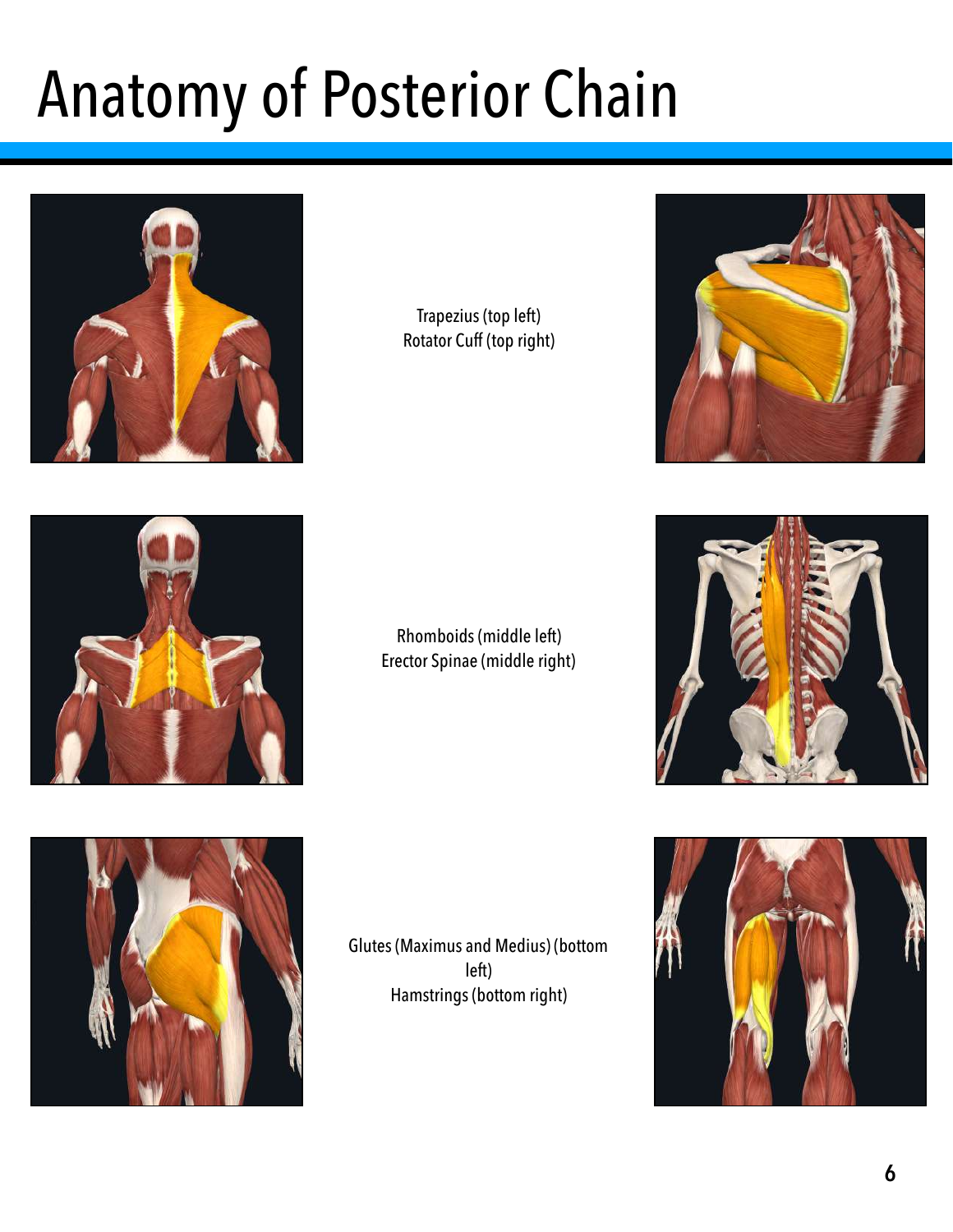## Exercise Program: Day 1

**Day 1 Tip: These sessions will be full-body and ideally will be performed in a gym with different types of equipment.**

A 5-10 minute warm-up should be implemented to increase core body temperature and break a light sweat before beginning exercise. The weight should be that you cannot complete 2 more than the required number of reps.



| <b>Exercise</b>        | <b>Sets</b>    | <b>Reps</b> | <b>Rest Time</b> |
|------------------------|----------------|-------------|------------------|
| <b>Goblet Squat</b>    | 3              | 10          | 1 <sub>m</sub>   |
| <b>TRX Row</b>         | 3              | $10 - 15$   | 45s              |
| <b>DB RDL</b>          | $\overline{2}$ | 8           | 1 <sub>m</sub>   |
| 15 Degree DB Press     | 3              | 10          | 1 <sub>m</sub>   |
| <b>Hip Bridge</b>      | $\overline{2}$ | $10 - 15$   | 45s              |
| <b>Band Pull Apart</b> | $\overline{2}$ | $15 - 20$   | 45s              |

Videos to exercises for reference:

- **Goblet Squat** - [https://www.youtube.com/](https://www.youtube.com/watch?v=3gpXflqRiEc) [watch?v=3gpXflqRiEc](https://www.youtube.com/watch?v=3gpXflqRiEc)
- **TRX Row** - [https://www.youtube.com/watch?](https://www.youtube.com/watch?v=d3mEoo5b0mw) [v=d3mEoo5b0mw](https://www.youtube.com/watch?v=d3mEoo5b0mw)
- **DB RDL** [https://www.youtube.com/watch?](https://www.youtube.com/watch?v=MprE4ppd27U) [v=MprE4ppd27U](https://www.youtube.com/watch?v=MprE4ppd27U)
- **15 Degree DB Press** [https://www.youtube.com/](https://www.youtube.com/watch?v=6tW4LUaOxlE) [watch?v=6tW4LUaOxlE](https://www.youtube.com/watch?v=6tW4LUaOxlE)
- **Hip Bridge** [https://www.youtube.com/watch?](https://www.youtube.com/watch?v=wPM8icPu6H8) [v=wPM8icPu6H8](https://www.youtube.com/watch?v=wPM8icPu6H8)
- **Band Pull Apart** [https://www.youtube.com/watch?](https://www.youtube.com/watch?v=73Dm-j5wYIc) [v=73Dm-j5wYIc](https://www.youtube.com/watch?v=73Dm-j5wYIc)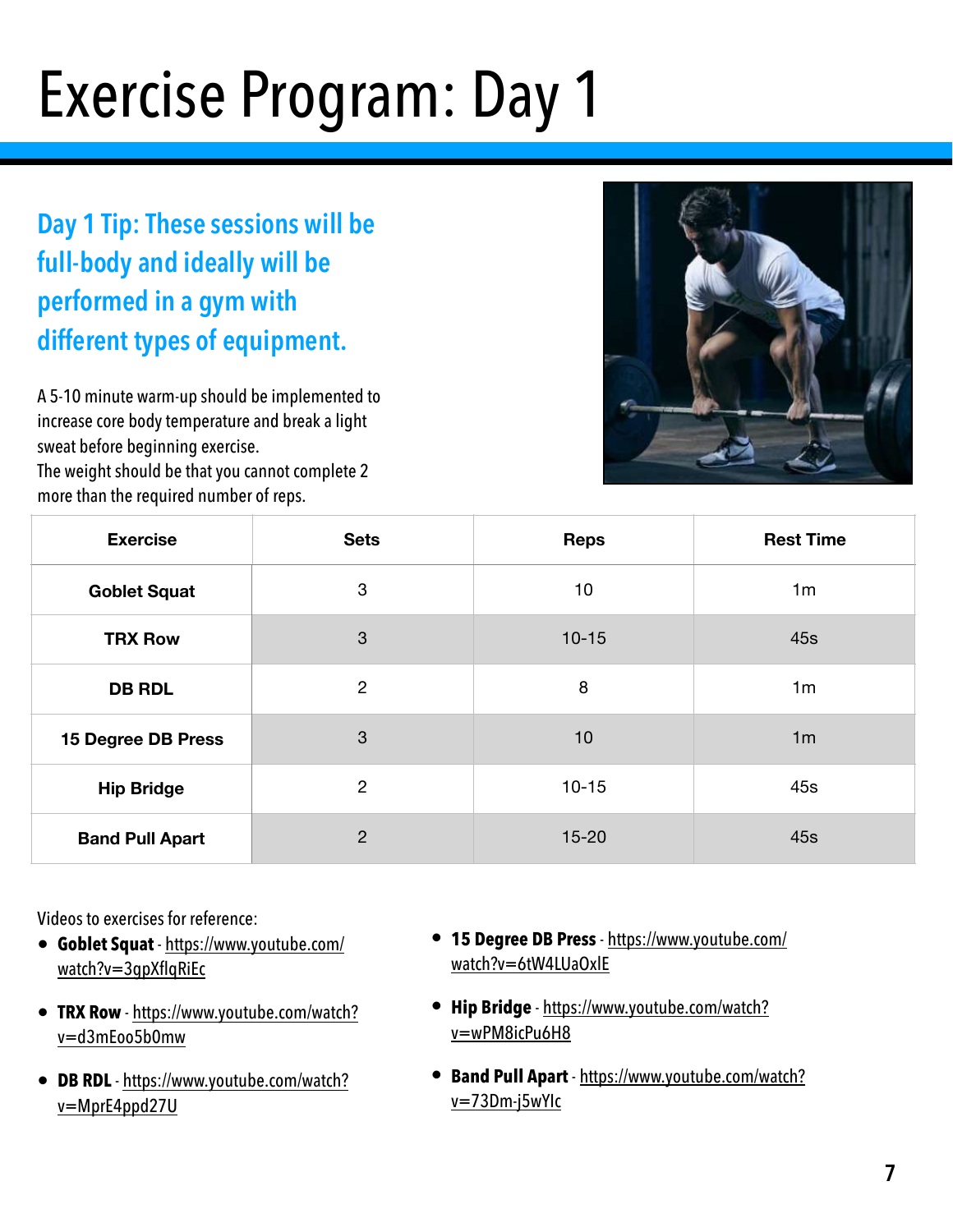## Exercise Program: Day 2

#### **Day 2 Tip: Each muscle group should have at least 24-48 hours between sessions to fully recover.**

This 24-48 hour period is essential for the body to repair itself. To enhance this time off, be sure to be mindful of nutrition and sleep to get the greatest effect.



| <b>Exercise</b>            | <b>Sets</b> | <b>Reps</b> | <b>Rest Time (between sets)</b> |
|----------------------------|-------------|-------------|---------------------------------|
| <b>Split Squat</b>         | 3           | 10          | 1 <sub>m</sub>                  |
| <b>SA DB Row w/ Bench</b>  | 3           | 10          | 45s                             |
| <b>Above Knee Deadlift</b> | 3           | 6           | 1 <sub>m</sub>                  |
| 60 Degree DB Press         | 3           | 10          | 1 <sub>m</sub>                  |
| <b>Weighted Hip Bridge</b> | 2           | $10 - 15$   | 45s                             |
| <b>Face Pull</b>           | 2           | 15          | 45s                             |

Videos to exercises for reference:

- **Split Squat** - [https://www.youtube.com/watch?](https://www.youtube.com/watch?v=la0pLPq-3A8) [v=la0pLPq-3A8](https://www.youtube.com/watch?v=la0pLPq-3A8)
- **SA DB Row w/ Bench** - [https://](https://www.youtube.com/watch?v=tCv7d0msdJE) [www.youtube.com/watch?v=tCv7d0msdJE](https://www.youtube.com/watch?v=tCv7d0msdJE)
- **Above Knee Deadlift** - [https://](https://www.youtube.com/watch?v=eZlIjTkHFhI) [www.youtube.com/watch?v=eZlIjTkHFhI](https://www.youtube.com/watch?v=eZlIjTkHFhI)
- **60 Degree DB Press** [https://www.youtube.com/](https://www.youtube.com/watch?v=zRz8mqlewgk) [watch?v=zRz8mqlewgk](https://www.youtube.com/watch?v=zRz8mqlewgk)
- **Weighted Hip Bridge** - [https://www.youtube.com/](https://www.youtube.com/watch?v=FSiUH5jn3Cs) [watch?v=FSiUH5jn3Cs](https://www.youtube.com/watch?v=FSiUH5jn3Cs)
- **Face Pull** [https://www.youtube.com/watch?v=Wq-](https://www.youtube.com/watch?v=Wq-Td9UXRK8)[Td9UXRK8](https://www.youtube.com/watch?v=Wq-Td9UXRK8)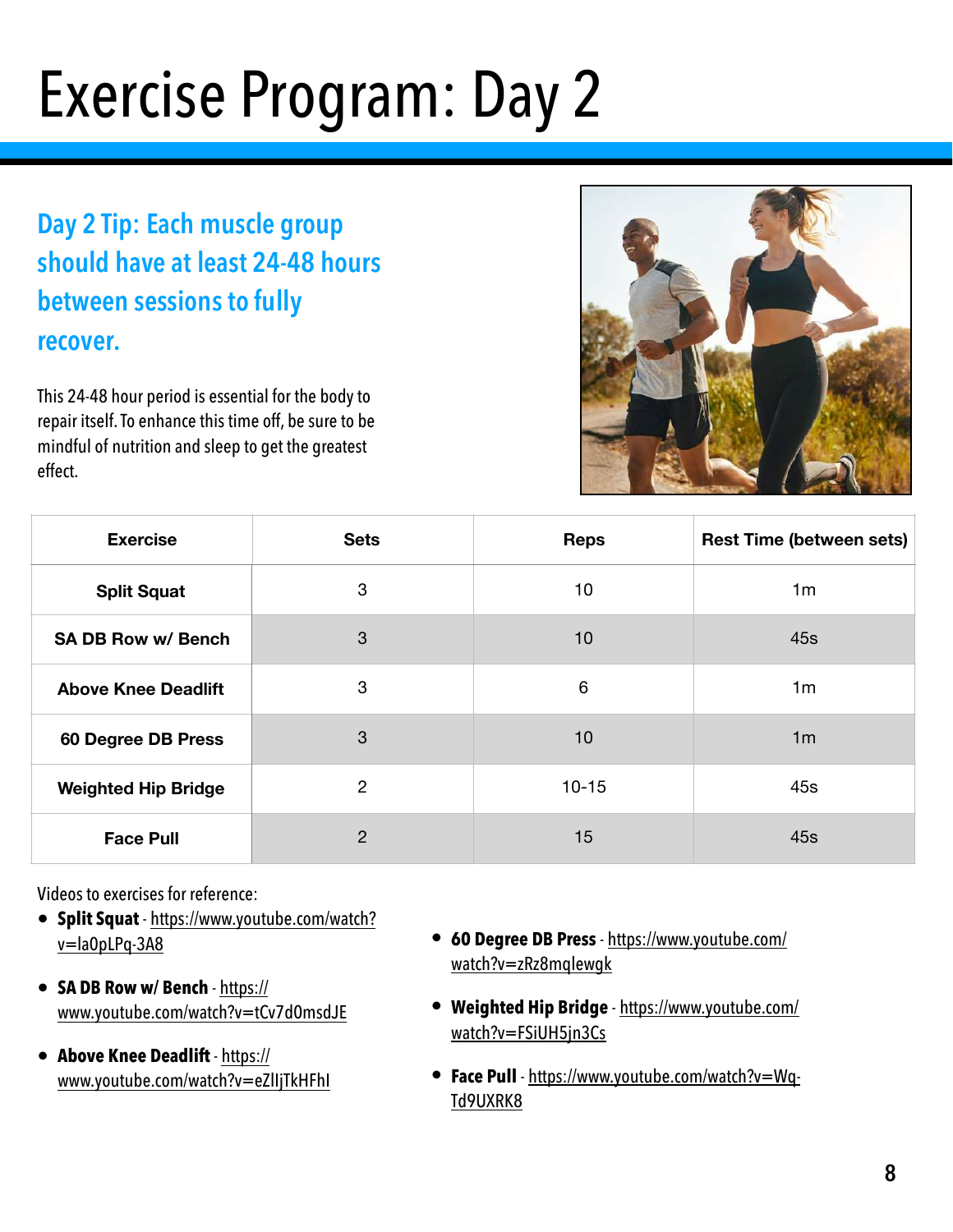## Exercise Program: Day 3

**Day 3 Tip: Having "active recovery" between sessions will improve blood flow, reduce soreness and improve recovery.** 

Some examples of active recovery include:

- Yoga
- Massage or foam roll
- Hiking
- Swimming



| <b>Exercise</b>          | <b>Sets</b>    | <b>Reps</b> | <b>Rest Time</b> |
|--------------------------|----------------|-------------|------------------|
| <b>Step Up</b>           | $\overline{2}$ | 10          | 1 <sub>m</sub>   |
| <b>Seated Cable Row</b>  | 2              | $10 - 15$   | 45s              |
| <b>Mid Shin Deadlift</b> | $\overline{2}$ | 8           | 1 <sub>m</sub>   |
| <b>Standing DB Press</b> | 3              | 10          | 1 <sub>m</sub>   |
| <b>Banded Squat</b>      | $\overline{2}$ | $10 - 15$   | 45s              |
| <b>Y-Raises</b>          | $\overline{2}$ | $15 - 20$   | 45s              |

Videos to exercises for reference:

- **Step Up** - [https://www.youtube.com/watch?v=](https://www.youtube.com/watch?v=-wcgEGQN5_U) wcaEGQN5\_U
- **Seated Cable Row** - [https://www.youtube.com/](https://www.youtube.com/watch?v=xQNrFHEMhI4) [watch?v=xQNrFHEMhI4](https://www.youtube.com/watch?v=xQNrFHEMhI4)
- **Mid Shin Deadlift** - [https://www.youtube.com/](https://www.youtube.com/watch?v=2F7FdtzNFzw) [watch?v=2F7FdtzNFzw](https://www.youtube.com/watch?v=2F7FdtzNFzw)
- **Standing DB Press** [https://www.youtube.com/](https://www.youtube.com/watch?v=eAozZgLb25A) [watch?v=eAozZgLb25A](https://www.youtube.com/watch?v=eAozZgLb25A)
- **Banded Squat** - [https://www.youtube.com/watch?](https://www.youtube.com/watch?v=Ro_J5br3QdI) [v=Ro\\_J5br3QdI](https://www.youtube.com/watch?v=Ro_J5br3QdI)
- **Y-Raises** - [https://www.youtube.com/watch?](https://www.youtube.com/watch?v=7NaNt-txiqc) [v=7NaNt-txiqc](https://www.youtube.com/watch?v=7NaNt-txiqc)